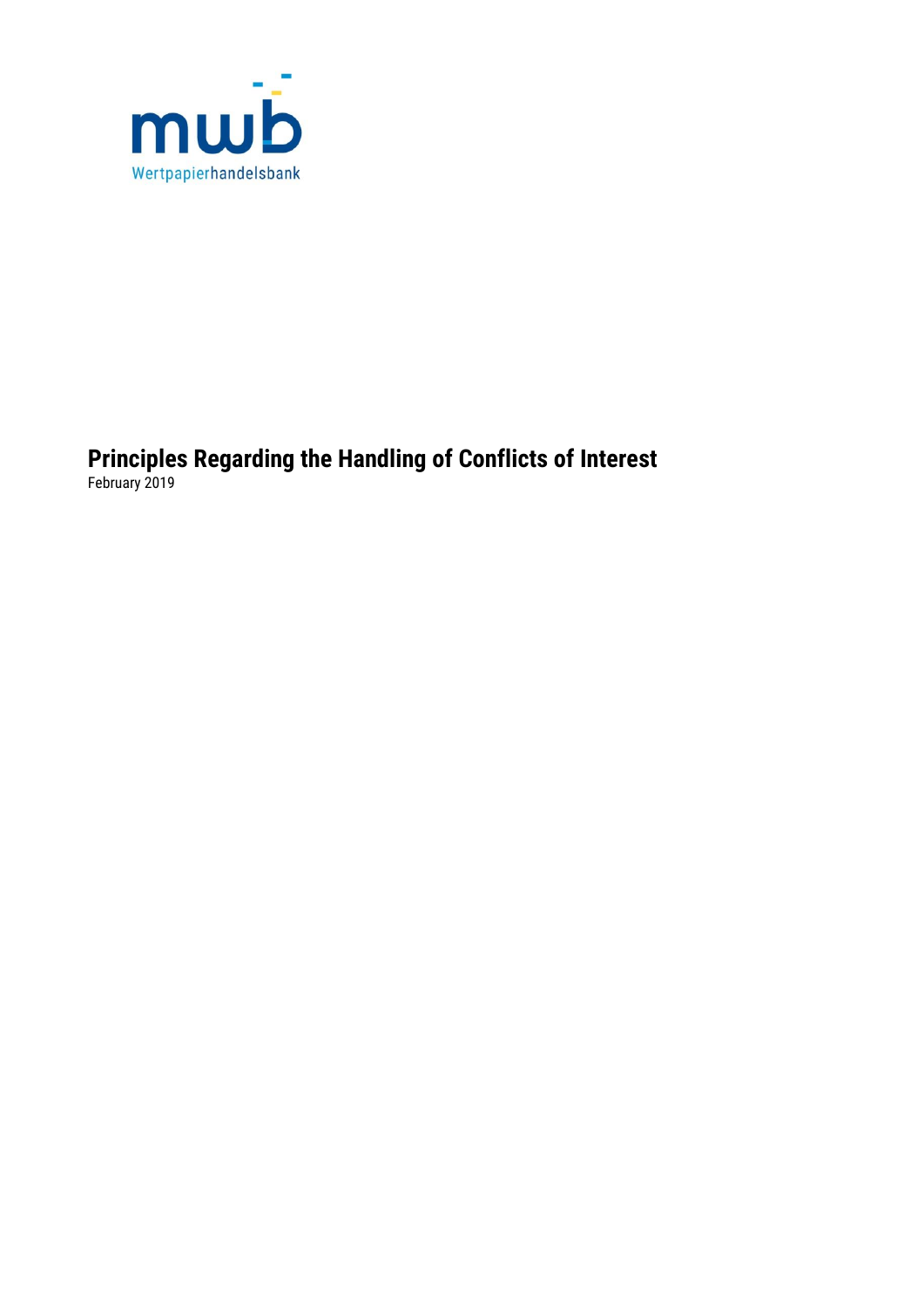

## **1 General Information**

mwb fairtrade Wertpapierhandelsbank AG ("mwb fairtrade AG") carried out comprehensive precautionary organizational measures in order to prevent potential conflicts of interests and/or unavoidable professional conflicts of interest.

## **2 Possible Conflicts of Interest**

Conflicts of interest may exist between the various divisions of mwb fairtrade Wertpapierhandelsbank AG, other companies in the mwb fairtrade Wertpapierhandelsbank AG group, management or the employees of mwb fairtrade Wertpapierhandelsbank AG and our customers or between the interests of our customers in the case of the following (ancillary) securities services:

- Principal brokerage business (acquisition or sale of financial instruments in one's own name for third party account)
- Proprietary trading (acquisition or sale of financial instruments in one's own name as a service for others)
- Contract brokerage (acquisition or sale of financial instruments as an agent for third party account)
- Investment brokerage (brokerage of business with regard to the acquisition and sale of financial instruments)
- Issuing business (underwriting of financial instruments for one's own risk for placement or underwriting of equivalent warranties)
- Investment banking (placement of financial instruments without firm underwriting commitment)
- Proprietary transaction (acquisition or sale of financial instruments for one's own account)
- Services associated with the issuing business
- Foreign exchange transactions associated with securities services.

Conflicts of interest may arise, for example:

- upon receipt or grant of allowances (e.g. placement/sales subsequent commissions / benefits in money's worth) from or to third parties in connection with the provision of securities services for customers;
- through performance-related remuneration of employees;
- by granting allowances from third parties to our employees;
- from further business activities on the part of mwb fairtrade Wertpapierhandelsbank AG; in particular the institute's interest in profits from dealing for the bank's own account;
- from the business relations of mwb fairtrade Wertpapierhandelsbank AG with issuers of financial instruments, participation in an issue or co-operation;
- through attainment of information unknown to the public;
- out of personal relationships between the employees of mwb fairtrade Wertpapierhandelsbank AG, management or with persons associated with them and other persons or companies
- Through the involvement of these persons in the supervisory and/or advisory boards of other companies.